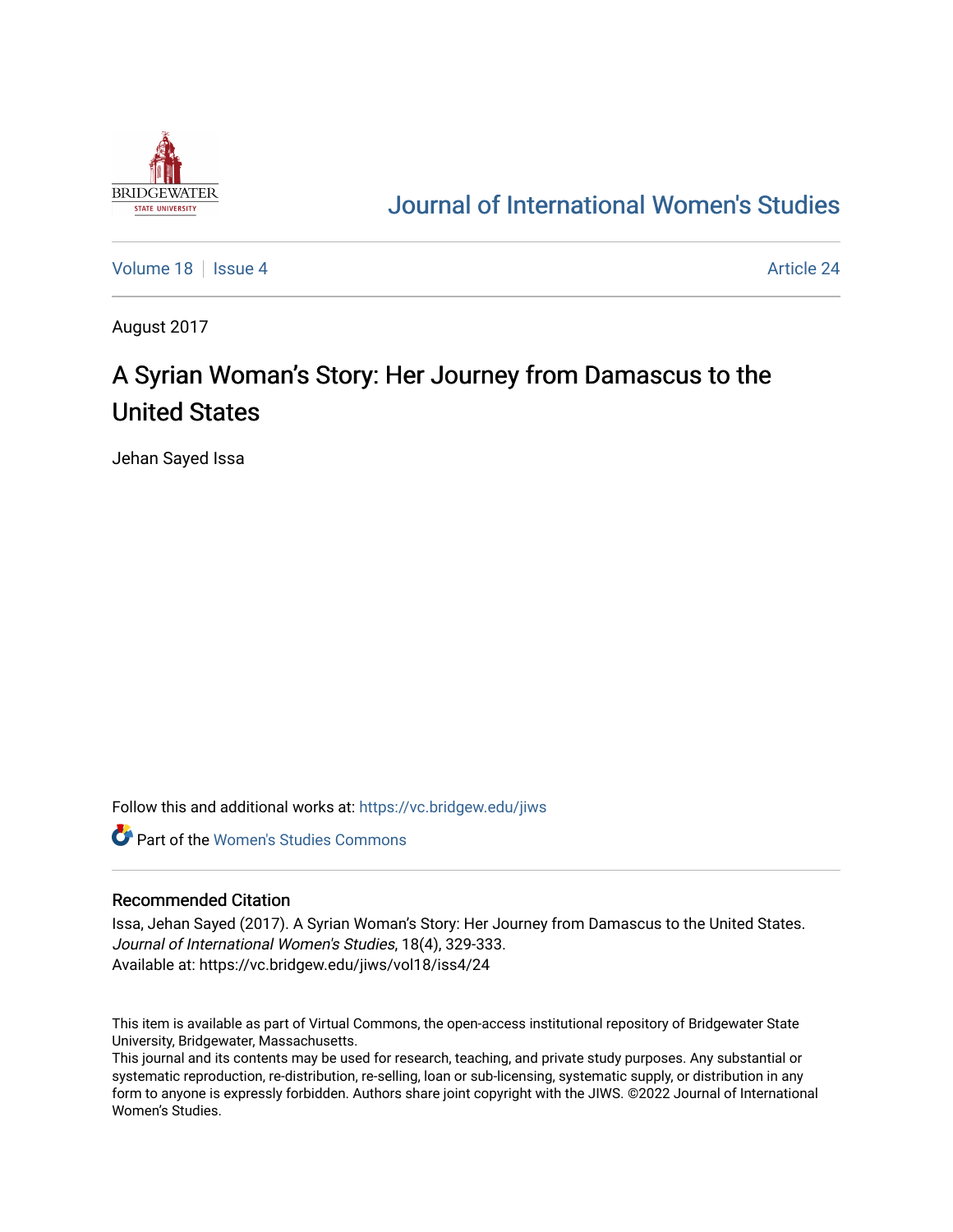#### Issa: A Syrian Woman's Story

This journal and its contents may be used for research, teaching and private study purposes. Any substantial or systematic reproduction, re-distribution, re-selling, loan or sub-licensing, systematic supply or distribution in any form to anyone is expressly forbidden. ©2017 Journal of International Women's Studies.

## **A Syrian Woman's Story: Her Journey from Damascus to the United States**

By Jehan Sayed Issa<sup>[1](#page-1-0)</sup>

## **Abstract**

This is a story of a Syrian woman who was compelled to leave her home in the disastrous wake of the war and to travel to the USA, pregnant and with her wounded son, leaving behind her husband and remaining children, to seek medical care. She describes her struggles, suffering and triumphs, amidst feelings of loneliness and despair.

*Keywords:* Syrian women, refugees, Syria

"Assalamu alaykum" followed by "how old is your daughter? May God protect her," these are the questions through which I got to know her when I saw her in one of the mosques in Boston. The question was not strange as it has become the most commonly asked question among Syrians, just like the answer that follows it "the same age as my son or daughter," and then drowning in fantasy for a few moments to match what the eyes can see, and so the beholder lives these moments with those who they miss and long for. She then sat down to tell her story as if she has been waiting for me for so long just so she can talk to me. In her estrangement, her tongue complied to its language but remained paralyzed in all her grief.

She is a woman in her late thirties from rural Damascus, married and has three daughters, two sons, and a fetus that is still growing inside of her. One winter night, and without knowing why or where to, she was forced along with the rest of the villagers to flee to a nearby village under heavy shelling. The reason behind attacking the village was because it was very close to one of the regime's military airports. In their nightgowns, and amid screaming and fear, she was carrying her child in her arms when her oldest son was shot. Unconsciously, she let go of the child in her arms and rushed to her thirteen-year-old son. Soon, she heard a hail of bullets, screaming and blood, and her younger son's leg was also injured. Amid her shock and wailing, among the bullets around her, and in a great flood of humans, they separated and her oldest son disappeared.

She reached the nearby village and she was still screaming her son's name hysterically, but no one responded. In one of the houses, which was turned into a field hospital, a doctor treated her younger son's injury while the oldest's whereabouts remained unknown. A month later she found out that he was in a refugee camp in Jordan where he was transferred for treatment. She moved with her family to Jordan and settled there along with poverty, hunger, and humiliation. Soon, the state of her younger son's injuries worsened and they were told by the camp's doctor that seeking better treatment abroad was their only hope to ensure the best results.

The family submitted their papers to every embassy, and four months later, they received happy news that was covered in sadness and pain, which has become their loyal friend since the

 $\overline{a}$ 

<span id="page-1-0"></span><sup>&</sup>lt;sup>1</sup> Jehan Sayed Issa is a Syrian writer who aims to bring the voices of Syrian women's suffering to the world. Please be in contact with the editor at d1fox@bridgew.edu if you wish to contact Jehan. Author's Note: I know I have crossed the lines of freedom in this article according to the freedoms of my own country, but I am adamant of publishing it in accordance with the freedoms of another country whose pens do not know shackles.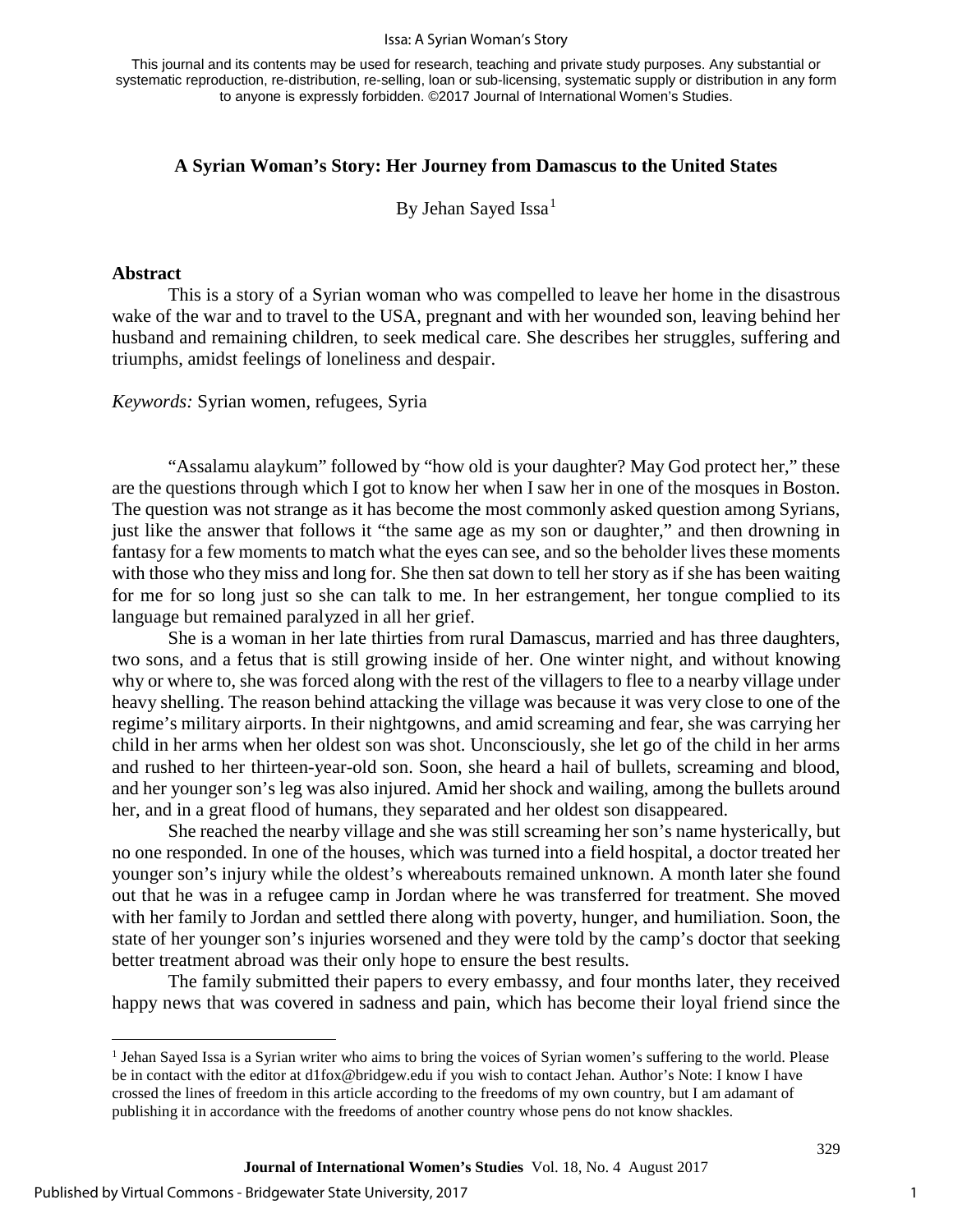first day they fled. The news was that only the mother and the son were approved to leave to the United States as a humanitarian case. The decision, much like many decisions regarding Syria, was devoid of any sense of humanity. A tough decision had to be made soon in order to make sure the child's health would not be jeopardized and that he would not lose his leg.

The mother said her goodbyes to her daughters and her older son who still suffered pain in his leg. She also said her goodbyes to her husband who stood feeling perplexed just like a wall, standing with no ceiling or floor. She carried her agonies and her fetus and her injured son, and climbed the steps of the airplane that was headed to the farthest end of the Earth, to a land where the sun never shines at the same time as it does on her family; a country that is separated from the rest of the world by the arctic ice and all the waves of the ocean. This was a journey that was a lot like that of Amerigo, everything was new, unknown and adventurous. It was her first time on a plane and her first time in an airport--strange faces and a foreign language of which she did not understand a thing. Everyone is in a hurry, and there were so many gates that she did not know which one to go through. She was overwhelmed with tears and a feeling of weakness, until she found a man holding a sign that carried her name, just as was agreed between her and the organisation that managed her immigration. She ran to him and as he started speaking to her in her language, and she realized he was Syrian too. So, she cried again, but this time it was out of joy similar to the joy of a little child finding his mother after having lost her in the crowd. He was one of the Syrian-Americans who devoted themselves to helping refugees; he took her to her new room which was rented by one of the organizations, and the following morning, he began working on her legal documents, healthcare papers and the rest of the legal procedures.

She went into her room during her first night. There was warmth, electric lights, running water and a wall that she leaned her back against, since in the camp, there are no walls for one to lean against. Her son could now take off his shoes in the room and his feet would not be drenched in mud. The seven months that she had spent in the tent now felt like an eternity. She felt as if she was in a heaven with its walls on fire, since this blissful comfort had intensified the hellfire that was growing within her chest, for each moment she spent in this room while the rest of her family still struggled back in the camp.

In the following days, the Syrian man continued working on her legal documents and the organization provided her with accommodations and a card with a stipend for her needs. Her child was also enrolled in school to catch up with what he had missed out on in the camp and he passed the language proficiency test, while the case of his injury was taken care of by one of the hospitals where it was decided that he would need many surgeries. The surgeries would take place over a time period of four years. That is when she realized that the path of anguish is long ahead and therefore, she needed to adapt to her new reality and overcome its obstacles, the first of which was the language barrier, since she found herself confined between walls of isolation that she could not overcome. So, she signed up for English language courses and studied with all her might along with the help of the people at the mosque.

The mosque had provided her and her son with comfort and ease. Every weekend, she got to know so many Muslims from different countries. She used to know their countries on the map, but now she identified these countries with the people that she met and exchanged her grief with, through her new language that was constantly improving. The attendants of the mosque did their part as well in comforting her however they could.

The greatest obstacle, however, was the lack of internet services at the camp and the fact that her husband did not own an electronic device through which they could contact one another. Her biggest concern was her husband and vice versa. Her husband felt as if he had thrown his wife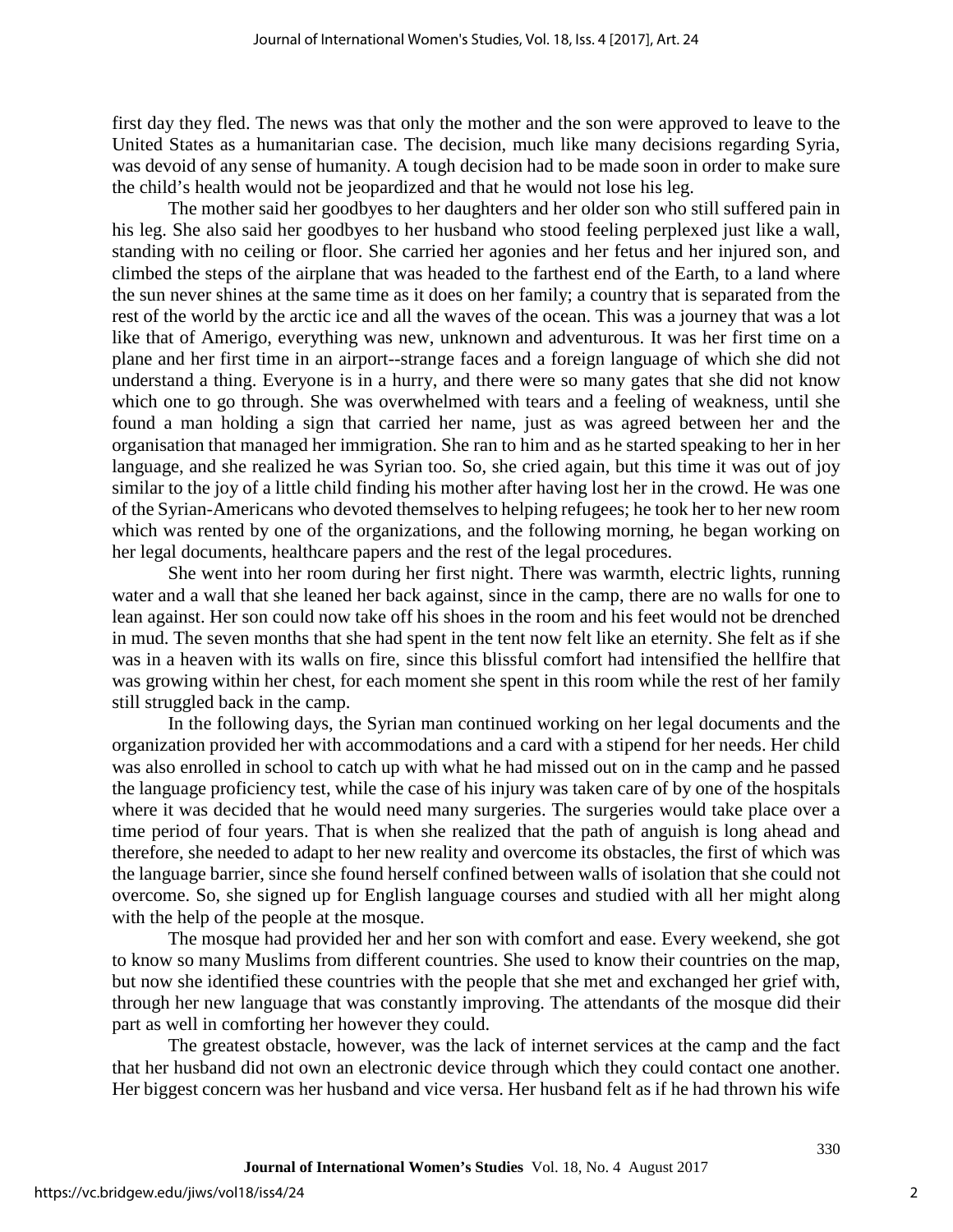and child in the middle of the sea while they did not know how to swim. She shared his fears and sadness as she had left him with a responsibility that even mountains would not be able to bear. She worried constantly if something bad were to happen to him, and her children would be left behind with no one. She also needed to speak to her children, especially her daughters who had not gone a single night to sleep without her bedtime stories. What were they eating? Does she know that they go to sleep hungry most of the time? She wishes, every time she makes food, to send them some of it. Even her food overwhelmed her.

It was the middle of winter and she knew what it had meant for it to be winter in the camp. She knew what they had of clothes and covers. She also knew that their "do not worry mama, we are doing fine" had an opposite meaning. Every time they were able to speak to her through the camp's supervisor's computer, they repeated the same phrase after which they drown in silent cries that only she is able to hear until the early morning hours when she sees children heading to school while hers have been denied this luxury.

A month later, the mother went into labor and was taken to a hospital where she gave birth to a baby, away from his father and siblings. She did not feel happiness following the birth like she did the previous times. How was she to feel happy? The father kissed a photo of his newborn son that was displayed on the camp's supervisor's phone screen, who printed it out, and later the daughters pinned it on the cloth of the tent.

The agonies increased after having the baby. She intended to find a job so she could buy a mobile phone and send it to her husband, but now with the newborn baby, she could not. So, she waited until her child turned a year old, and that is when her Somali friend volunteered to babysit him as the mother looked for jobs. Looking for a job was not easy as she had no credentials except her secondary school diploma. Yet, she figured that in America, job opportunities are open for everybody. She finally found a job as a supermarket cashier. The job was not deemed appropriate according to her cultural background so she decided not to tell her husband or children about it. She was not worried her son's tongue might slip and reveal her secret job, because he rarely spoke to his family, perhaps only when she forced him to, because despite crying during the first three months of being away from them, the long period of time he spent away had turned him indifferent. She would return home an hour before midnight as she had to take two trains to get home to her baby and injured child who was still going through treatment. This was exhausting for her as well as her children, but it was a challenge that she had to face, especially since at the end of every month, she would be able to send a few dollars to her family, which she told them were saved from her stipend. During this time, her husband had been making trips to Amman looking for jobs on a daily basis and had finally found a job working for a contractor. Using the money, he made along with the money his wife sent, he was able to move the children out of the camp and into a small room, a room that seemed like a palace to them. This meant that now, finally, the children were able to go back to school.

But, she faced problems with her neighbours, who noticed that her son returned home from school hours before she did. They notified the police, which therefore required her to be home before the child would get back home from school, since otherwise, she would be considered unfit to take care of him. After receiving two warnings, she was forced to quit her job and stay home. As a consequence, and despite her oldest son having passed the eighth grade with distinction (which allowed him to start envisioning going to university one day) he had to leave school and work with his father, carrying stones in order to make sure his sisters would be able to finish school.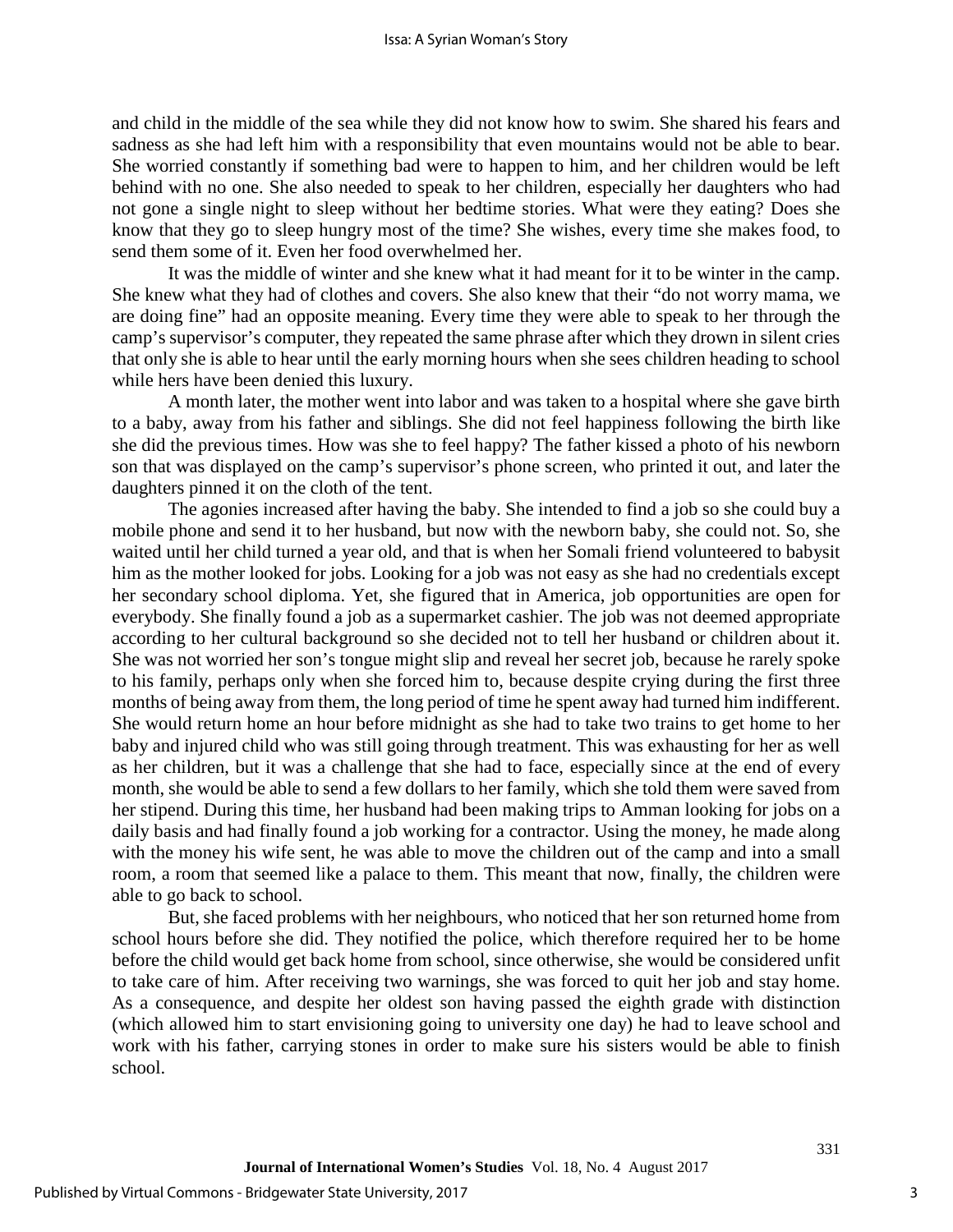According to the law of the United States, staying home made her a fit mother--even though it had meant her son had lost his opportunity of going to school because of her. She even told them that, but that did not concern the law enforcement people, since it was happening outside of American borders. These laws stirred up her emotions; the laws that deal with issues humanely, but in her case, only on the surface level. She was still unable to be reunited with her family and the social system was unable to address what five years mean to children who had fled war and are looking after their own battle wounds in the camp on their own, away from their mother. To her, it felt as if the officials do not understand her need as a human being to be with her family, to be with her husband and children. They also do not understand the need her children have to be with their siblings and father. But these are the rules and she had no other choice.

Four years had passed, and a lot had changed, including the way she thinks and sees things. There are now fewer details in the conversations she has with her husband which now mainly focuses on how the children are doing. The way she deals with things has changed and so with her husband, whose labor in Amman had changed him as well. The distance between them grew wider although their yearning to be together remained aflame. Every time they would Skype, their few words usually ended in silence, the same silence whose depth she has grown increasingly familiar with the longer she was away from her family. She was now able to handle grave adversities on her own; the news of the detainment of her brother and later his death under torture; the news of the detainment of her other brother and his disappearance; the news of the death of her father out of grief; and the news of her mother's sickness and her becoming paralyzed. She has built a cave in her heart where she keeps this silence, where it echoes against the walls. Her desolation reproduced more and more loneliness until eventually, became a rope that wrapped around her soul choking her life away from her.

As for her girls, the younger one is now in the fifth grade. Every night she goes to bed crying and dreaming of her mother's hand caressing her hair. She still never got over calling for her mother as soon as she returned home from school. She would sometimes feel jealous of her brother as she sees him sitting in her mother's lap over Skype, and she sometimes wishes the bullet had struck her leg and not his. She soon retracts and scolds herself and feels happy that she was the one who had to be away from her mother and not her brother. As for the middle daughter, the pearl in the middle of the necklace, as her mother calls her, is now in the eighth grade. Her teacher had told the class that since they are now teenagers, they must be close to their mothers to overcome any problems that they might have. Little did the teacher know that a mother is a touch and an embrace, not a voice from a mobile phone or a laptop, and so the daughter's agonies had to be buried inside of her because that is the only place that fully understands her sadness and despair. As for the oldest daughter, who is the same age as my daughter, she is now in the tenth grade. Somehow, she found herself filling in the place of her mother, carrying all the responsibilities of the house from cooking to cleaning and washing and managing the humble budget, which required her to sew and patch her siblings' clothes. She also found herself the heart that has to coddle everyone in the family. She buried her dreams and postponed her sadness until bedtime and let her troubles flounder, just like everyone else in the family. As a result, her performance at school was no longer as it used to be, when she was one of the top students in her class. How she wished to speak to her mother about her low grades, about her concerns and about her chaffed hands that have become so stiff from all the cleaning and washing. But again, she finds herself uttering the phrase "do not worry mama, we are fine," the same phrase their mother tells them. How beautiful it is to lie, especially when lying unifies us while reality could not do the same.